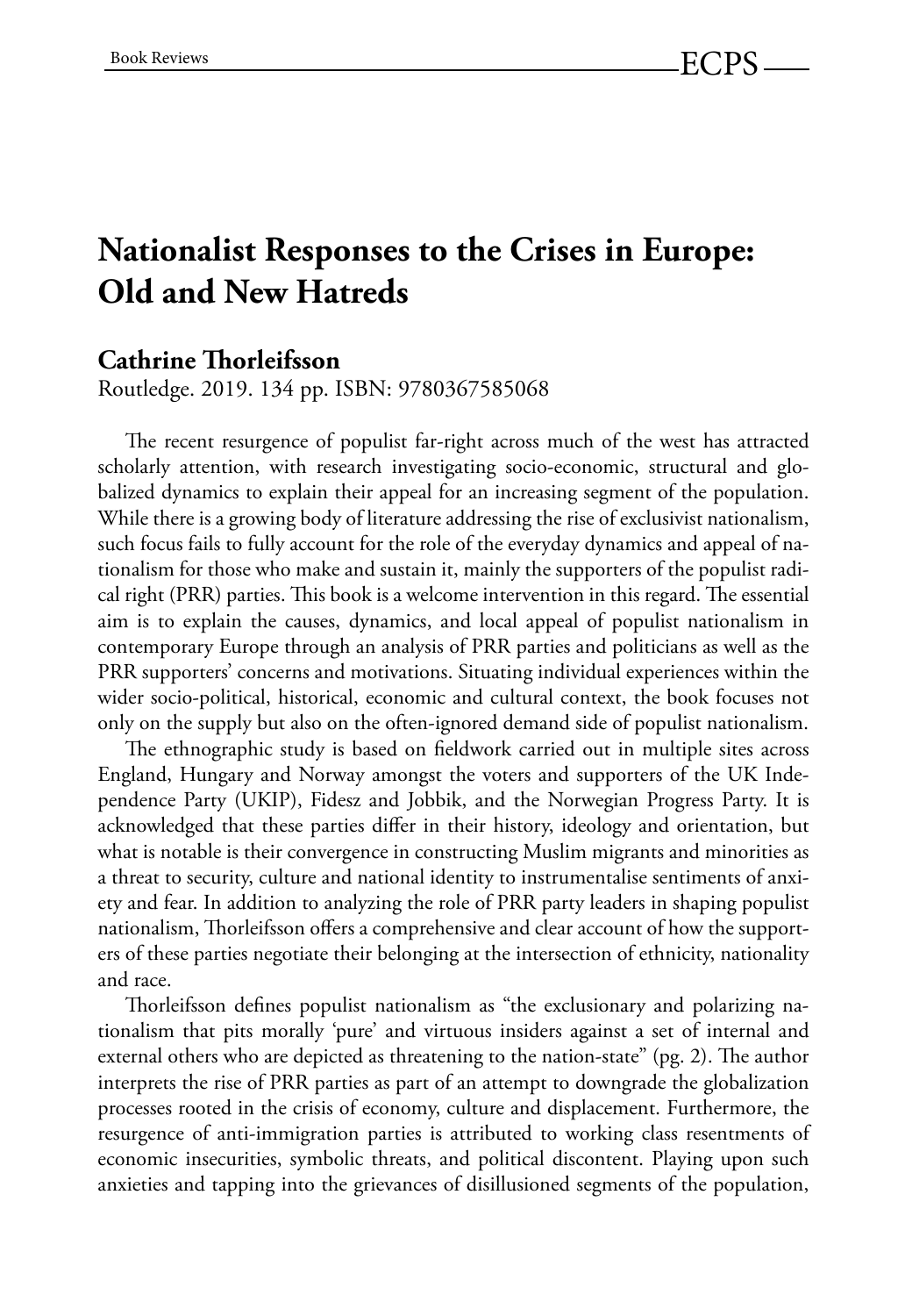the PRR parties choose to frame migrants as a threat and capitalize on the so-called refugee crisis to strengthen national boundaries. Still, it is emphasized that the specific social context, historical background, structural circumstances and economic realities shape the manifestation and appeal of exclusionary populism across England, Hungary and Norway.

The book shows how in Doncaster, England, the UKIP breakthrough takes place against a background of neoliberal restructuring, economic transition and rapid demographic change, which is interpreted to have an overheating effect. It is explained that the party's main support group is lower-educated working class, whose grievances and cultural or economic anxieties are addressed by UKIP as the party makes promises to restore the coal industry and protect the national borders from the socalled 'job-stealing migrants'. Previous invisible privileges tied to whiteness became more prominent over the fight for resources and rights even though the local Shikh minority are also attracted to the protectionist vision of UKIP.

The notions of nostalgia and coal nationalism are adopted to explain the nature of exclusive nationalism and the political strategies adopted by UKIP in the industrial town of Doncaster. Similarly, it is elaborated how strategies such as dual essentialization are used during Trump and UKIP Brexit campaigns to foster white superiority through racializing the white working class as pure and authentic and non-white people as a threat to security, culture, and identity. In other words, "the Muslim Other became a spectacular projection that met the populist needs of whiteness and Englishness, of whiteness and Americanness" (pg. 46).

Hungarian radical right's treatment of non-European and mainly Muslim migrant Others as disposable strangers uncovers the ways populist nationalism is manifested along racial, ethnic, and religious lines following the economic crisis and global migration. The book elaborates on how the framing of predominantly Muslim migrants as an economic threat laid the groundwork for their further dehumanization by the governing PRR party Fidesz. Despite Hungary being a transit zone for an overwhelming majority of migrants, it shows how Viktor Orbán copied Jobbik's ultra-nationalist political style and capitalized on migration flows with anti-immigration campaigns and policies. The theoretical framing is based on various anthropological and philosophical perspectives exploring the notions of purity and the wider implications of the border-crossing act for the constructed nature of citizenhood. It convincingly argues that the rise of support for PRR parties needs to be understood against the background of socio-economic factors, historical background and the increasing ethno-nationalism fueled by anti-Islamic and xenophobic far-right rhetoric.

The discussion of the Hungarian far right is nuanced by showing how the former leader of the right-wing extremist party Jobbik (Movement for a Better Hungary), Gábor Vona, adopts a pro-Palestinian and pro-Islam stance, unlike Fidesz and many other PRR parties in Western Europe. This strategic twist on the part of Jobbik, accompanied by antisemitic and antiziganistic propaganda, is attributed to the lack of a large Muslim presence in Hungary although anti-Muslim racism is still dominant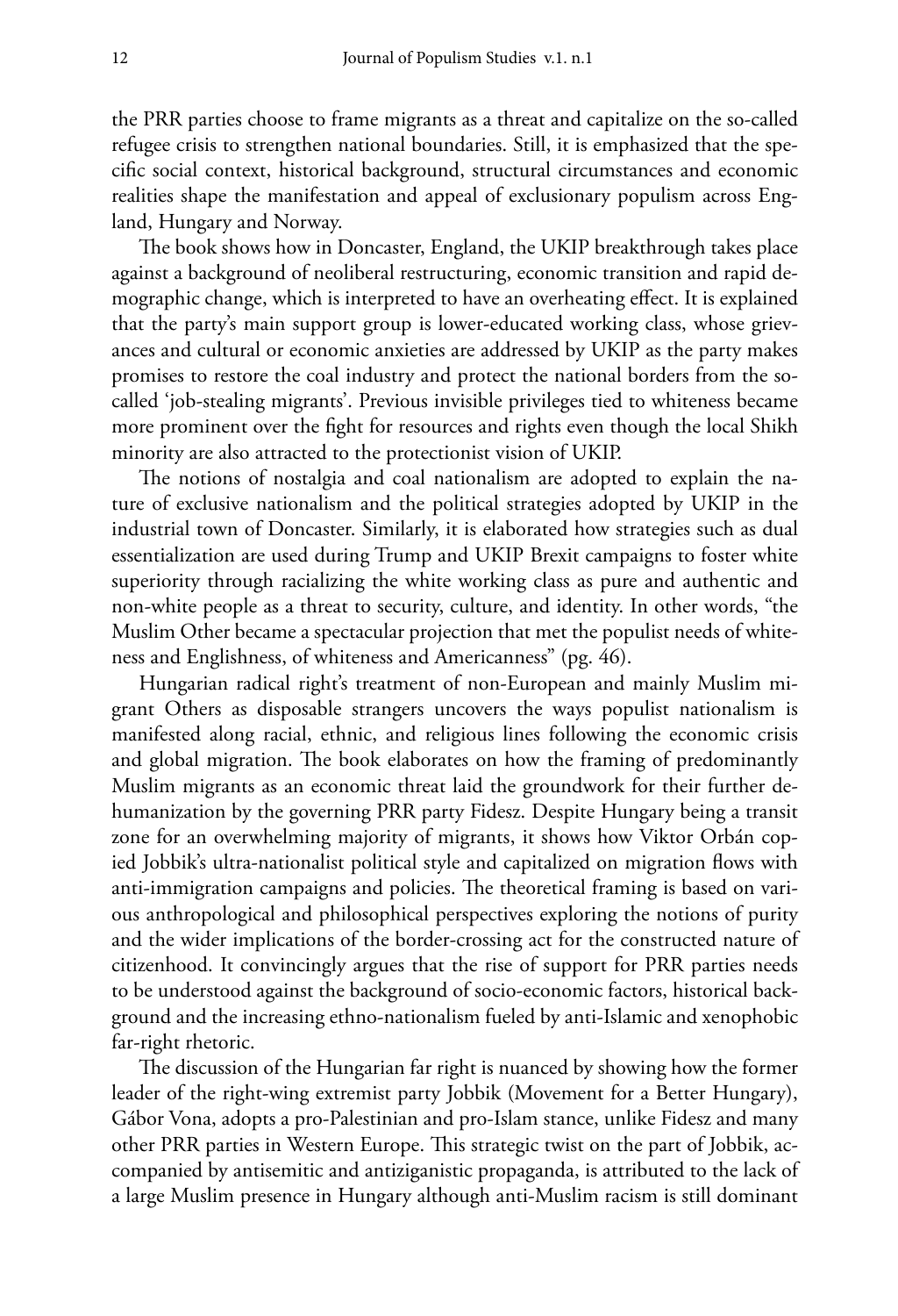in party campaigns and debates. The demonization of the Roma minority and Jews led to the party's breakthrough in 2010 across regions with a sizeable Gypsy population, including the industrial town of Ózd, where Thorleifsson conducted part of her research. Her interviews with Jobbik supporters underline how people rely on conspiracy theories and intertwined categories of exclusion based on a merging of antisemitism and Islamophobia as they struggle with economic anxieties. While the main research focus is on far-right supporters, Thorleifsson briefly draws attention to the forms of Hungarian civil resistance contesting racialized securitization of migrants as an existential threat.

One of the common anti-immigration and mobilization strategies adopted by PRR across UK, Hungary, Norway and Sweden is argued to be based on a dystopian imaginary of Sweden where, supposedly, migration has created chaos and multiculturalism has failed. The book offers examples of how the imaginary of Swedish dystopia is reproduced across European far-right to warn against the so-called Islamification, demographic extinction and to promote nativism as a solution to disorder. In Norway, for instance, the anti-immigration Progress Party's rhetoric feeds off the myth around the rise of violent crimes allegedly caused by immigration in Sweden. In Hungary, the call for protection of the white nation and Christian civilization is justified through securitization of the migrant Other who threatens its so-called purity to avoid the conditions of Swedish dystopic place.

The final chapter of the book is dedicated to unravelling the dynamics of exclusion and antiziganism targeting itinerant Roma in Norway to identify how Norwegianness is constructed. It provides an elaborate picture of how the dehumanization of the Roma and their inaccurate portrayal as 'organized criminals' are perpetuated by the populist right-wing Progress Party politicians and its supporters. Treating Roma as human waste and moralizing cleanliness, ethnic Norwegians fail to consider the role of structural conditions in creating precarious living conditions for the Roma. The book describes how, unlike in England and Hungary, the categories of difference and exclusion in Norway are not based on economic tensions but mainly rely on culturalist discourses.

The main argument of the book is based on a convincing account of the causes, methods and appeal of populist nationalism by drawing on the individual, local, societal, and global conditions and processes. Although mainstream parties and politicians are invited in the conclusion chapter to better respond to the concerns of citizens, the role of elites (e.g., journalists, intellectuals, politicians) and liberal institutions in mainstreaming the xenophobic far-right agendas and discourses is not fully explored. For instance, in addition to the discursive practices and policies of mainstream actors, media coverage of the populist far-right can contribute to the legitimization of the farright and shape public discourse, albeit inadvertently. Mondon & Winter (2020) note that "the mainstreaming of the far-right is not simply or even predominantly the result of popular demand or the savviness of the far right itself," calling for more attention to the systemic failures of liberalism (pg. 290).

Also, despite references to the concerns of voters to protect the white race from